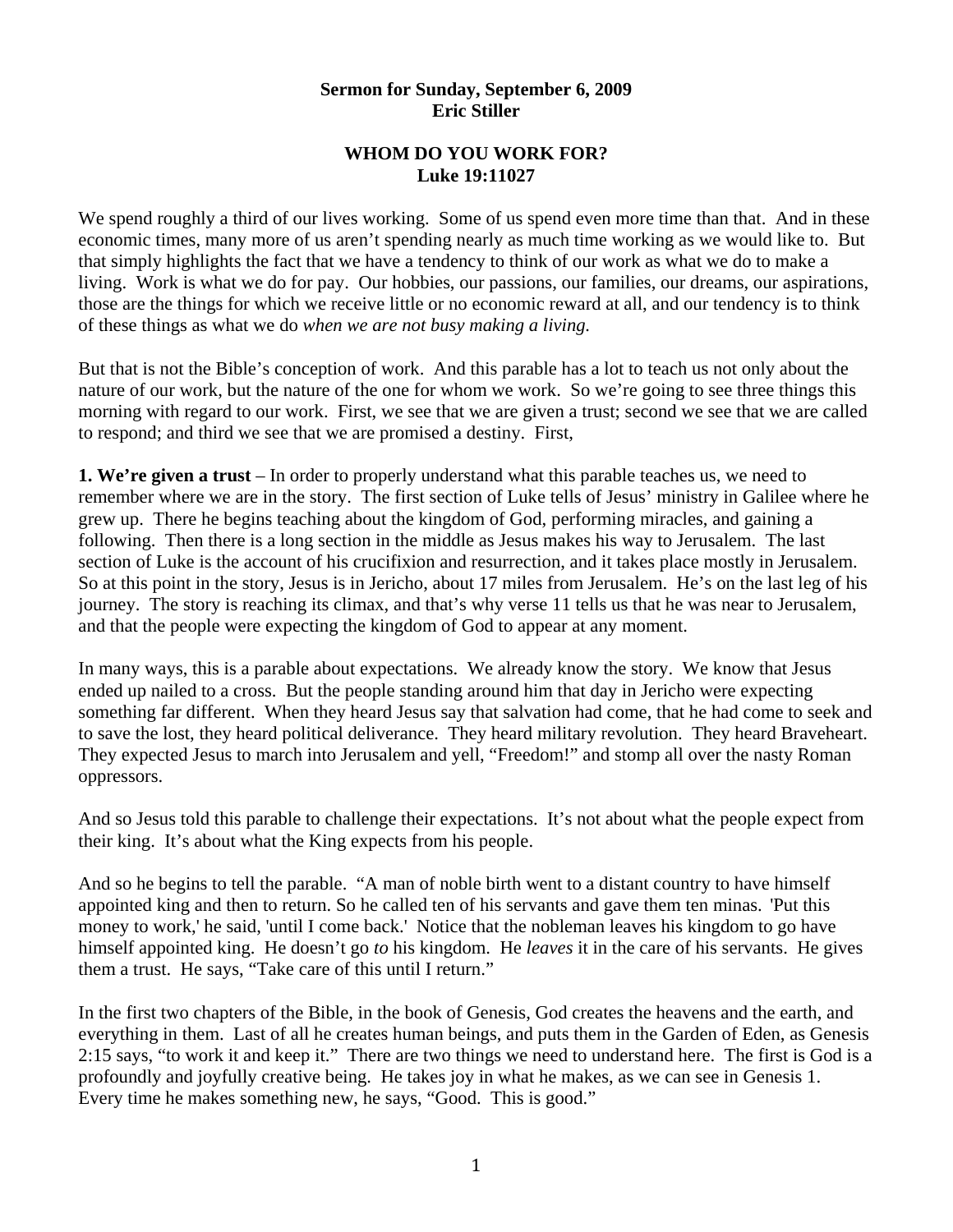The second thing is we are created in God's image. In Genesis chapter 1, we're told that God created man in his image, male and female, and told them to be fruitful and multiply and to fill the earth and have dominion over it. And a big part of what it means to be created in God's image is expressed in the work he gives us to do.

And what did God give Adam to do? He gave him a garden to cultivate. In essence, God says to each one of us, "I'm giving you resources. They are my resources, and I want you to manage them for me. Mess with them. Have fun with them. Make them grow and flourish. Be creative."

We were created to make things. And the fact that we are often frustrated in our ability to do what we *really* want to do only shows just how deep a yearning that is in our lives. As human beings, we have core yearnings. We yearn for God, for relationship. We yearn for beauty. And we yearn for *significance*. We were created to make a difference, and unless we experience fulfillment in the work of our hands, that yearning will be thwarted in our lives.

The true and proper direction of that significance, the object, or goal of it, is always the glory of God and the wellbeing of others. God made the earth as a place of flourishing and wellbeing for us, in order that he would be glorified through us as we reflect his image. Do you see that? God made the world for his glory and our wellbeing. That means that significance is a relational concept. The yearning in our lives to make a difference in the world of necessity involves other people. That is why Dorothy Sayers defined work as the "expression of creative energy in the service of society." Our work, our significance, should always be God-centered and other centered, and our greatest joy comes, not when we are serving ourselves, but when we are serving others, when we are taking the material resources at our disposal and cultivating them for the glory of God and the benefit of others.

Sayers was a famous contemporary of C.S. Lewis and J.R.R. Tolkien. She was a playwright and scholar and in her marvelous little book, *Creed Or Chaos?* she talks about the Biblical doctrine of work. She quotes a surgeon who talked about how people's concept of work in WWII was changed because they were no longer serving themselves but others. The surgeon said this: "What is happening is that nobody works for the sake of getting the thing done. The result of the work is a by-product; the *aim* of the work is to make money to do something else. Doctors practice medicine, not primarily to relieve suffering, but to make a living – the cure of the patient is something that happens on the way. Lawyers accept briefs, not because they have a passion for justice, but because the law is the profession which enables them to live. The reason why men often find themselves happy and satisfied in the army is that for the first time in their lives they find themselves doing something, not for the sake of the pay, which is miserable, but for the sake of getting the thing done."

Do you see how that transforms our culture's concept of work? Instead of making money in order to serve ourselves, work is whatever we are doing to manage the resources at our disposal for the glory of God and the wellbeing of others. It is other-centered, not self-centered. And that is completely opposed to our culture's idea of the purpose of work. In our culture, it's all about getting ahead. So you have to go to the right school and get the right grades in order to get the right degree. But it has to be from the right college if you want to get the right job and the right salary in order to feel that your life is worth anything. But the Bible says, "No. Work is the expression of creative energy for the service of others."

That means that a stay-at-home mom is doing work every bit as meaningful, if not more so, than the financier or the doctor or the lawyer. I read a blog posted by a lady who was responding to this concept, and she said that that totally transforms her notion of what it means to raise her kids. Instead of biding her time with her children, she is infused with a real challenge to train them in life and Godliness.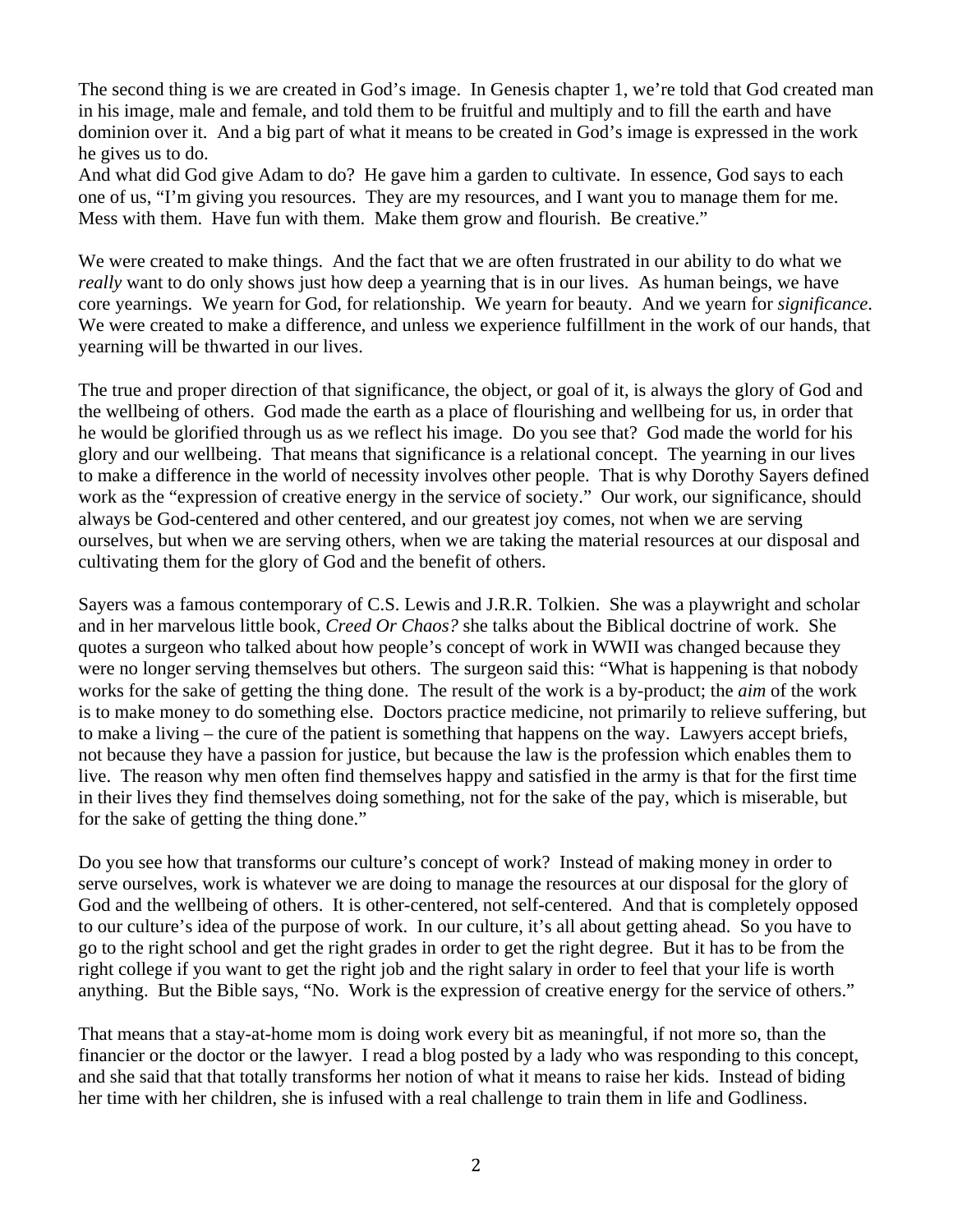But this also transforms the church's concept of work. It means that ministry, being a preacher or working for the church, is not the only valid means of doing God's work. It's *all* God's work. Both the preacher and the plumber, if they are striving to bring glory to God and serve others, both are doing God's work. All kinds of work have the potential to bring glory to God and wellbeing to others. And whatever work God has given you to do is a trust. He has given you resources and asked you to cultivate them for his glory and the wellbeing of others. So first, we see that we are given a trust. Second, we see that

**2. We're called to respond** Now everything we've just been saying may sound all well and good, but many of you are probably thinking to yourselves, what planet are *you* living on? Hello, earth to preacher! I have to put food on my table and clothes on my kids' backs. Forget about getting ahead. I'm just trying to get by! Or there are many of us who don't have any work at all right now.

All of this is due to the fact that our work is cursed. Work itself is not the curse, as we saw from Genesis 2:15. In their sinless state, Adam and Eve were called to work the ground and keep it. Work was creative and enjoyable. But when Adam and Eve sinned by eating from the tree of the knowledge of good and evil, God cursed their work by introducing the economic aspect. He said, "because you have eaten of the tree, cursed is the ground because of you, in pain you shall eat of it all the days of your life; thorns and thistles it shall bring forth, and by the sweat of your face you shall eat bread". Instead of being creative and enjoyable, work became economic and burdensome. Something we have to do just to feed ourselves and get by.

Do you see how this is a punishment fit the crime? Adam and Eve's sin was that they wanted to be their own gods. They wanted to find their own significance apart from God. They refused to rely on *his* resources, and wanted to rely instead on their own. They expressed that by eating from the tree, and so God said, "Ok, you want to eat your own food? You want to be your own gods and rely on your own resources? Then everything you eat will come by the sweat of your face. You will seek to find your joy and significance in yourself, but you will find only thorns and thistles."

So here's the deal. This parable is aimed not so much at the specific circumstances of our lives and our work. It's aimed at our response to them. Jesus called each one of his servants to respond by giving an account of how they had used his resources. And that was the measure of their faithfulness to him. Notice that neither of the first two took any credit for what they had gained. They both said, "Lord, *your* mina has earned this much more." They recognized that they were simply managing a trust, and that the trust belonged to the king. The emphasis is not on the resources but on the response of the servants. We know that because in this parable each servant receives the same amount, and it's a very small amount with limited buying power. It's not about our resources, it's about our response.

Do you see that? God is asking us to be faithful in the small things, in the least of things, even in thorny, thistly things. Do you have thorns in your life? The way we respond to these things is a reflection of our response to God. Our response to our work is conditioned by our response to the king. Now all of our work is going to be a combination of creative, enjoyable things, and thorny, thistly things. It's just a consequence of living and working in a fallen world.

For example: I washed windows for a year while I was finishing seminary. I can tell you, washing windows was not, in and of itself, truly enjoyable work. There were definitely some thorns in that work for me. But it was not all thorns. I did get a certain amount of satisfaction out of finishing a job and seeing a whole house with clean windows. But oftentimes it meant getting down on my knees in the dirt to accomplish it. Or there was a certain pleasure in approaching a second story window and trying to figure out, "Ok, which ladder am I going to use, and how am I going to get to that corner over there?" But after lifting ladders all day, my aging back was not too happy. And I also really enjoyed the other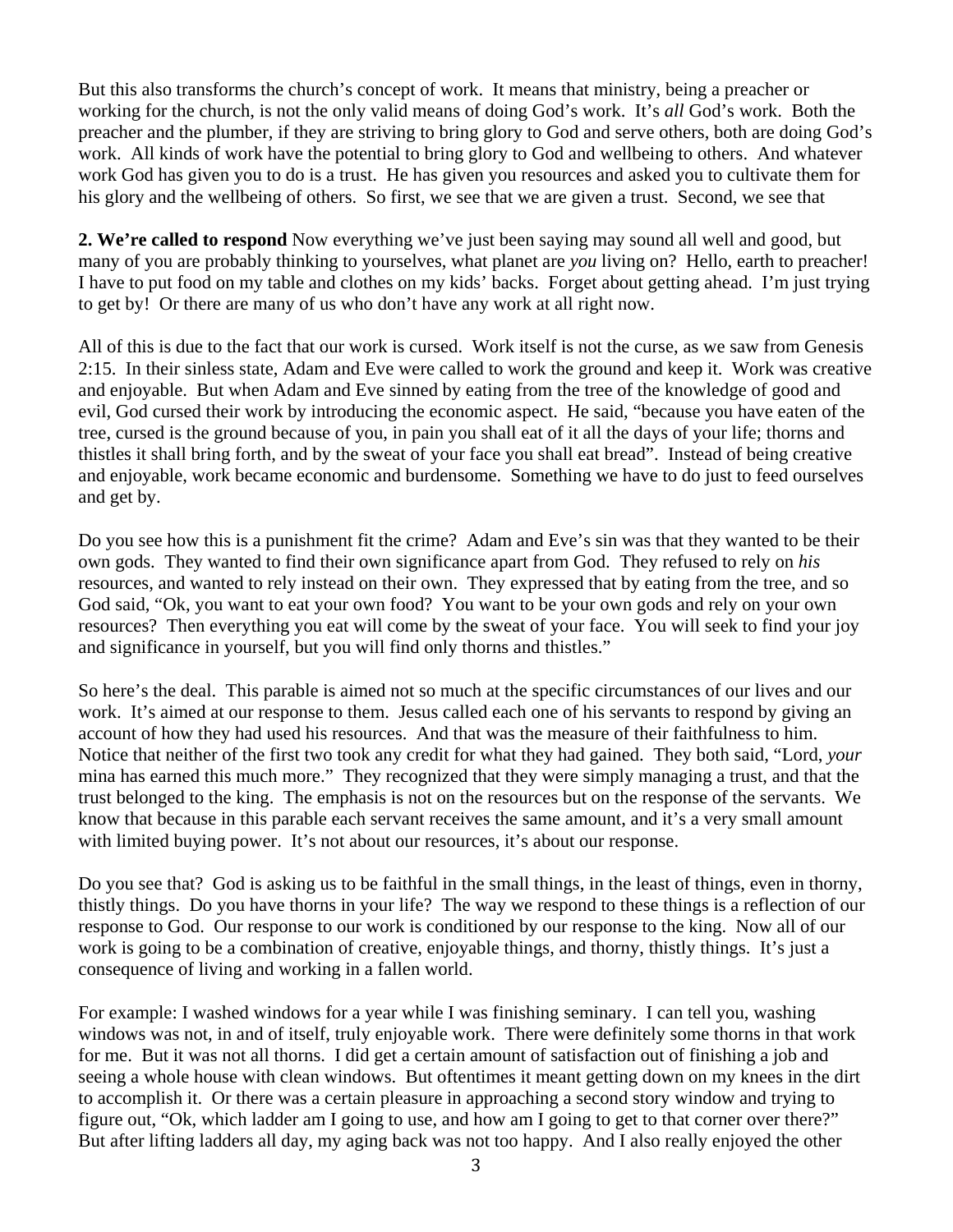seminarians I was working with. We had a rapport and a camaraderie with each other. That was probably the most enjoyable aspect of the job. I met some great guys. But sometimes we got on each other's nerves. That's just the way it is. There are fun, enjoyable things. And there are thorny, thistly things.

Our response to these things reveals for whom we are really working. We are either working for God, or we're working for ourselves. We are either chasing God's kingdom, or we're chasing our own little kingdoms. You see that in the different responses the servants give in this parable. The first two servants saw everything they had, even the thorns, as a trust, as a gift, because they saw God as a kind and gracious king.

But what about the last servant? He wrapped up the mina in a handkerchief and refused to put it to use. And we need to assume that he was doing *something* while the king was gone, right? I mean, if he wasn't using the king's resources, whose was he using? His own! In effect, he was saying, "I don't want your resources. I don't want to serve you, and I don't want to serve others. I want to serve myself."

If your view of God is as a harsh taskmaster, then you are going to be bitter when you encounter thorns and thistles in your work, when things don't go your way. You are going to be like the elder brother in the parable of the prodigal son. You'll say to God, "Look, I've been slaving for you all these years. Now you owe me! I'm keeping all the rules. Why don't you bless me?" But that just shows that you are not serving God. You're using him. You don't want God. You just want his stuff. You don't want the father, you just want the inheritance.

Which leads us to our last point. Because this is not the end of the story. Not only are we given a trust and called to respond, but

**3. We're promised a destiny** What this means, and what this parable shows us, is that our response to the king determines the destiny of our souls. Notice that the faithful servants are given even greater responsibilities when the king returns. One is given charge over ten cities and the other over five. Everything they've been doing up until then are merely a trial, simply an apprenticeship. It's like the difference between an acorn and a whole forest full of trees. Our work now is just a taste of what we'll do in heaven. It's like the aperitif before the main entrée.

That doesn't mean we will all be financiers or city managers. That would be to press the details of the parable farther than they are meant to go. The point is that our work will continue in heaven. And it won't just continue. When Jesus returns to claim his kingdom here on earth, then the real work will begin. In Genesis, everything starts with a garden. But by the end of the story, in the last two chapters of the Bible, the garden has become a city. A beautiful, life-giving, flourishing, thriving and joyful place. And a place where we will continue to find work to do. That's when the real story begins.

What about the last servant? What happened to him? All the parable tells us is that his mina was taken from him and given to the one who had ten. We are not told whether he is allowed to remain in the kingdom with the other servants, or whether he is killed along with the enemies of the king. One of the main objectives of Jesus' parables was to encourage his hearers to find themselves in the story, to identify with one or another character. So I'll leave it to you to find yourself in this parable. With whom do you identify in this story?

But that still leaves us with the problem of verse 27, where Jesus says "bring my enemies and kill them in front of me". It's a brutal, graphic, and disturbing verse. And it's meant to be. Jesus was not one to mince words, and he was certainly not one to avoid using striking language to make a point. What he says here is even more striking when we realize that the Greek word used here for "kill" actually means to slaughter, or hew into pieces. So what are we going to do with that?